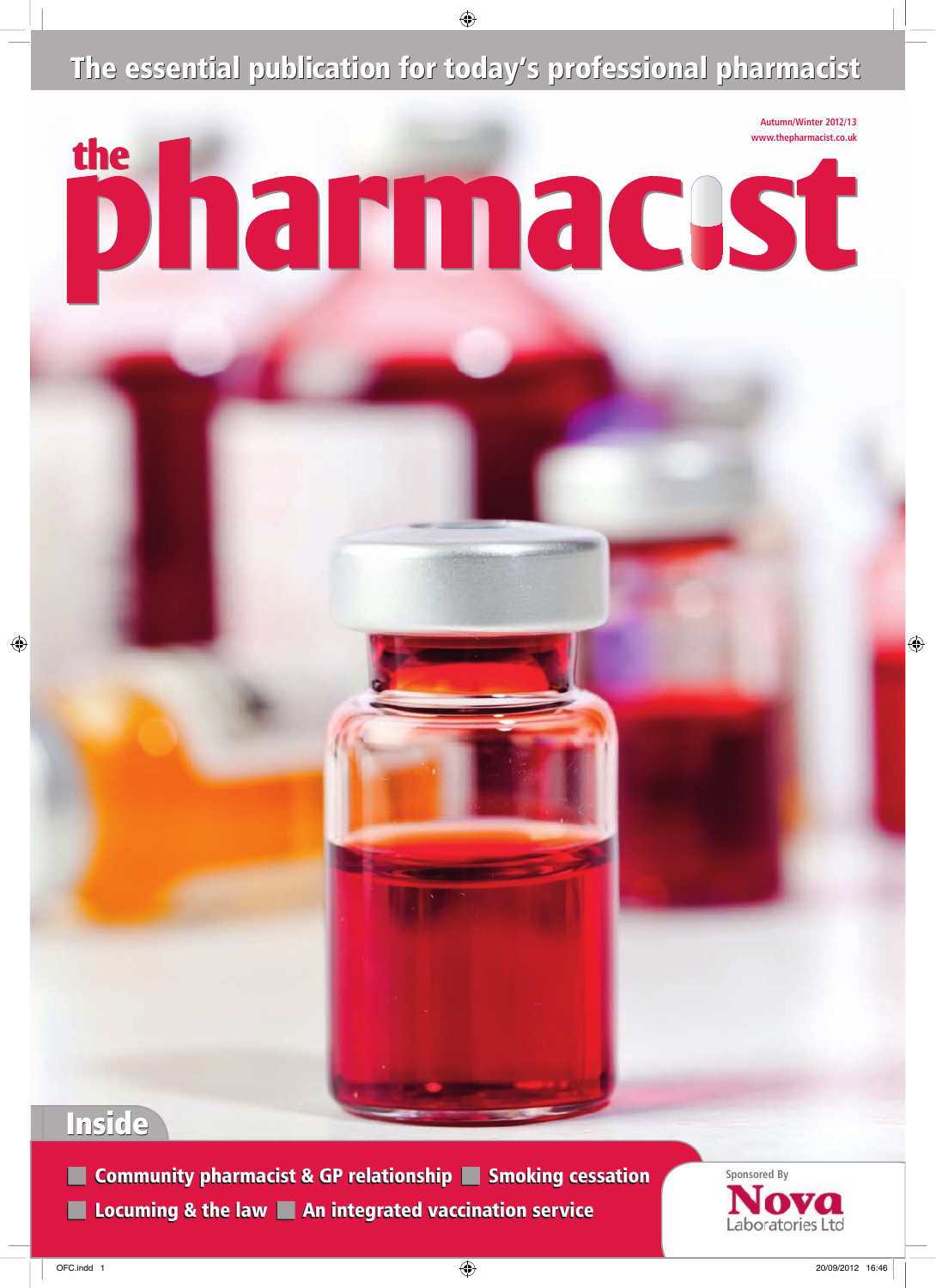

# Contrasting the benefits of very low Calorie diets and bariatric surgery

By S.N Kreitzman, Beeson and S.A. Kreitzman of Howard Foundation Research Ltd

Interest in the use of weight loss to treat type<br>diabetes has been intensifying in recent years<br>despite the fact that the rapid therapeutic<br>effect of weight loss on type 2 diabetes has been nterest in the use of weight loss to treat type 2 diabetes has been intensifying in recent years, despite the fact that the rapid therapeutic well documented for decades and has been hitherto largely ignored. The current interest may be attributed in large part to a number of publications generated by evidence (from bariatric surgery) of the almost universal prompt remission of diabetes with weight loss after successful surgery.

One such study was published in the Journal of Endocrinology and Metabolism in 2004 by Cummings et al – 'Gastric Bypass for Obesity: Mechanisms of Weight Loss and Diabetes Remission'. In support of their efforts to promote the use of surgical techniques, the authors claimed that no more than 5-10 per cent of body

weight can be lost through dieting, exercise or the few available anti-obesity medications.

They further write, correctly, that:

*"Importantly, even mild weight loss confers disproportionate health benefits, in terms of ameliorating obesity-related comorbidities. Nevertheless more substantial and durable weight reduction would improve these ailments more effectively."* 

And not correctly that:

*"At present, bariatric surgery is the most effective method to achieve major weight loss. The best operations reduce body weight by 35-40 per cent."* 

Quite a dramatic claim, but surgery is not the only effective means of achieving this amount of weight loss when necessary.